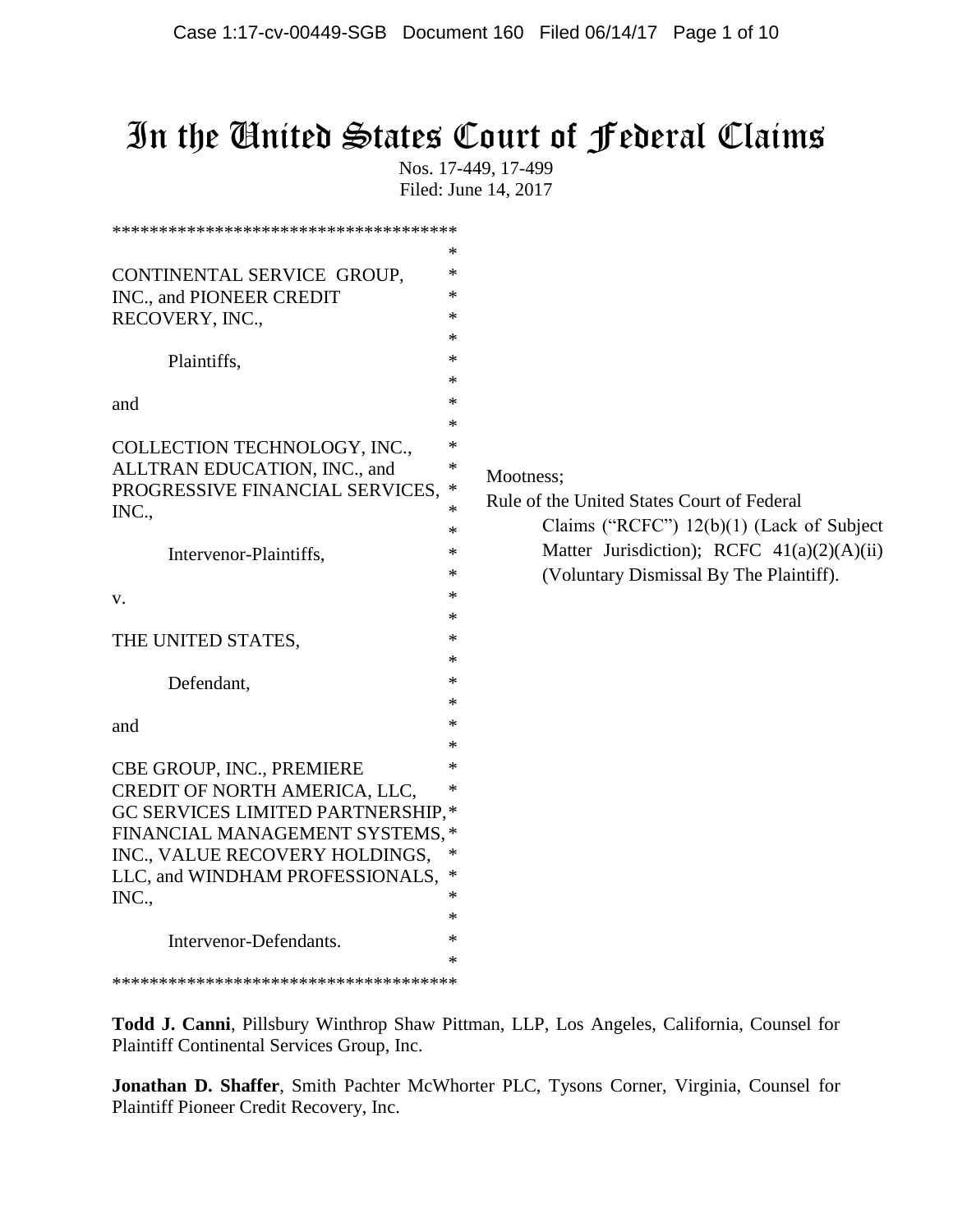**Lauren S. Moore**, United States Department of Justice, Washington, D.C., Counsel for the Government.

#### **ORDER DENYING DEFENDANT'S MOTION TO DISMISS**

#### **I. RELEVANT FACTUAL BACKGROUND AND PROCEDURAL HISTORY.<sup>1</sup>**

On December 11, 2015, the ED issued Solicitation No. ED-FSA-16-R-0009 (the "Solicitation"). 4/10/17 Pioneer Compl. at ¶ 29. On December 9, 2016, after evaluating fortyeight proposals, the ED awarded contracts to: (1) Financial Management Service Investment Corp.; (2) GC Services Limited Partnership; (3) Premiere Credit of North America, LLC; (4) The CBE Group; (5) Transworld Systems, Inc.; (6) Value Recovery Holding, LLC; and (7) Windham Professionals, Inc. (collectively "the current awardees"). 4/10/17 Pioneer Compl. at ¶ 67.

Between December 19, 2016 and January 9, 2017, the GAO received twenty-four bid protests challenging the ED's award. *See Gen. Revenue Corp.*, B-414220.2 at \*1. On March 27, 2017, the GAO issued a decision sustaining seventeen of the bid protests, because the ED's evaluation of bids, under the "past performance" and "management approach" factors, was unreasonable. *See id*. at \*10–\*28. In addition, the March 27, 2017 GAO decision recommended that

the [ED] conduct and adequately document a new evaluation of proposals under the management approach and past performance factors including, as appropriate, amending the solicitation to reasonably reflect the agency's needs, conducting discussions, and receiving revised proposals. After conducting its new evaluation, the agency should prepare and adequately document a new source selection decision. In the event that any of the current awardees are not evaluated as having

 $\overline{a}$ 

<sup>&</sup>lt;sup>1</sup> The facts discussed herein were derived from: the Government Accountability Office's ("GAO") March 27, 2017 Decision in *Gen. Revenue Corp.*, B-414220.2, Mar. 27, 2017, 2017 WL 1316186; Continental Service Group Inc.'s ("Continental") March 28, 2017 Complaint ("3/28/17 Continental Compl."); the March 28, 2017 Declaration of J. Christopher Lang, Continental's Vice President of Contract Administration ("3/28/17 Lang Decl."); the April 4, 2017 Declaration of Patty Queen-Harper, Contracting Officer for the United States Department of Education ("ED") ("4/4/17 Queen-Harper Decl."); Pioneer Credit Recovery, Inc.'s ("Pioneer") April 10, 2017 Complaint ("4/10/17 Pioneer Compl."); evidence adduced at an oral argument held on May 2, 2017 ("5/2/17 TR at 1–160"); and the Government's May 19, 2017 Notice Of Corrective Action ("5/19/17 Gov't Notice). *See Cedars-Sinai Med. Ctr. v. Watkins*, 11 F.3d 1573, 1583–84 (Fed. Cir. 1993) (holding that the court can look beyond the face of the pleadings in order to find predicate jurisdictional facts when deciding a motion to dismiss for lack of subject matter jurisdiction).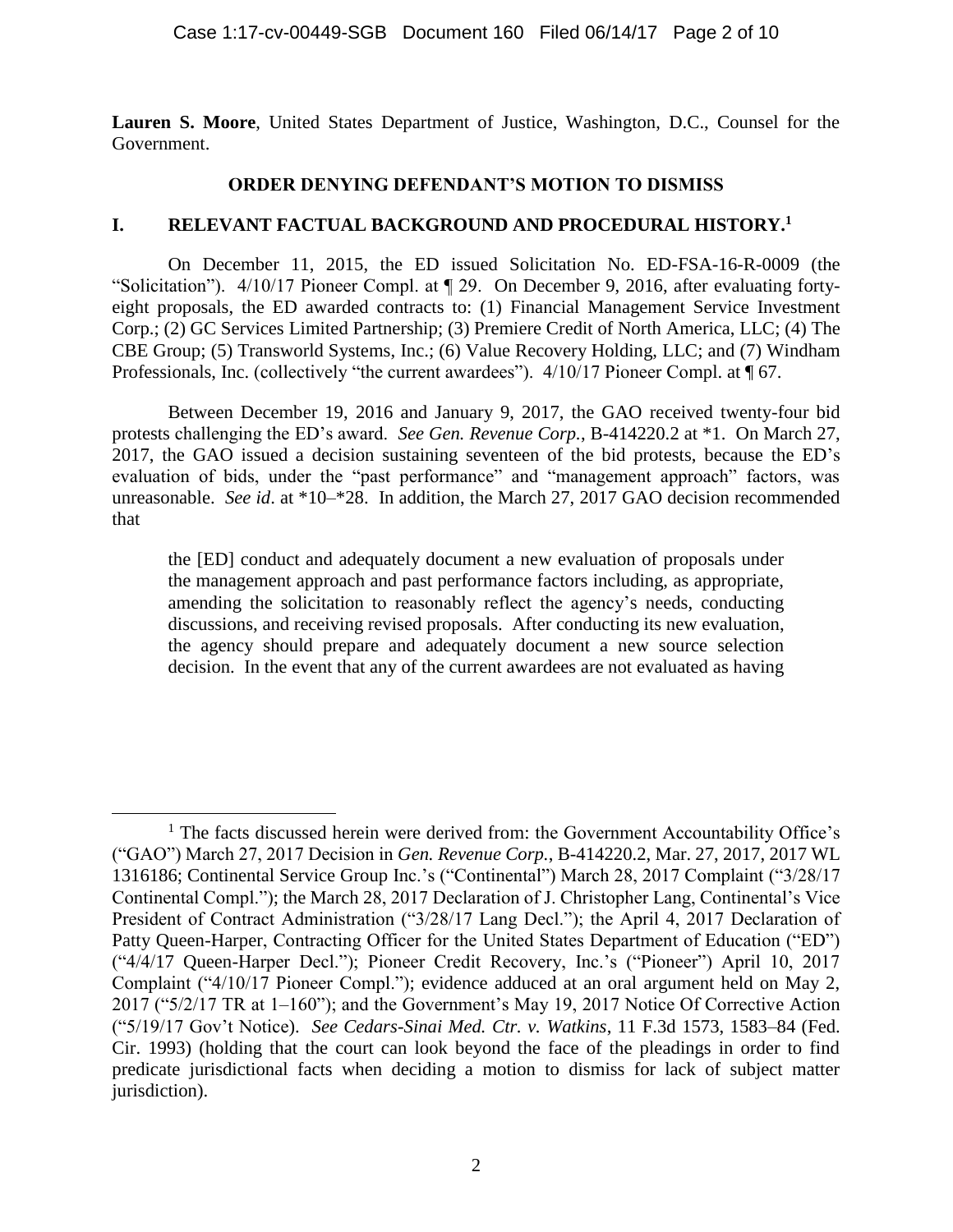a proposal among the most advantageous to the government, the agency should terminate any such awards for the government's convenience.

*Id*. at \* 30.

On March 28, 2017, Continental filed a Complaint in the United States Court of Federal Claims, alleging that the ED's determination that Continental was not responsible, based on inconsistencies in its proposed small business subcontracting plan, violated the Solicitation and Federal Acquisition Regulations ("FAR"), because:

- the ED did not negotiate with Continental after it identified potential inconsistencies in Continental's proposed subcontracting plan;
- the ED did not consider Continental's past compliance with subcontracting requirements;
- the ED provided misleading instructions to Continental about the requirements of the subcontracting plan;
- the ED treated offerors disparately by allowing some, but not all, to submit revised subcontracting plans; and
- the ED applied inconsistent standards when evaluating the offerors' subcontracting plans.

3/28/17 Continental Compl. at ¶¶ 68–104.

Continental's March 28, 2017 Complaint requested that the court:

- declare that the ED violated the Solicitation and applicable FAR provisions;;
- enjoin the ED from placing more than 37% of monthly accounts with small businesses that provide the ED with student debt collection services under Solicitation No. ED-FSA-13-R-0006;
- direct the ED to award Continental a contract under the Solicitation; and
- afford Continental any additional relief that the court deems proper.

3/28/17 Continental Compl. at ¶¶ 107–14, Prayer For Relief 1–5.

On April 10, 2017, Pioneer also filed a Complaint in the United States Court of Federal Claims, alleging that the ED's determination that Pioneer was not responsible due to inconsistencies in its small business subcontracting plan was contrary to law, arbitrary and capricious, and irrational, because:

> • the ED did not negotiate with Pioneer after it identified potential inconsistencies in Pioneer's proposed subcontracting plan;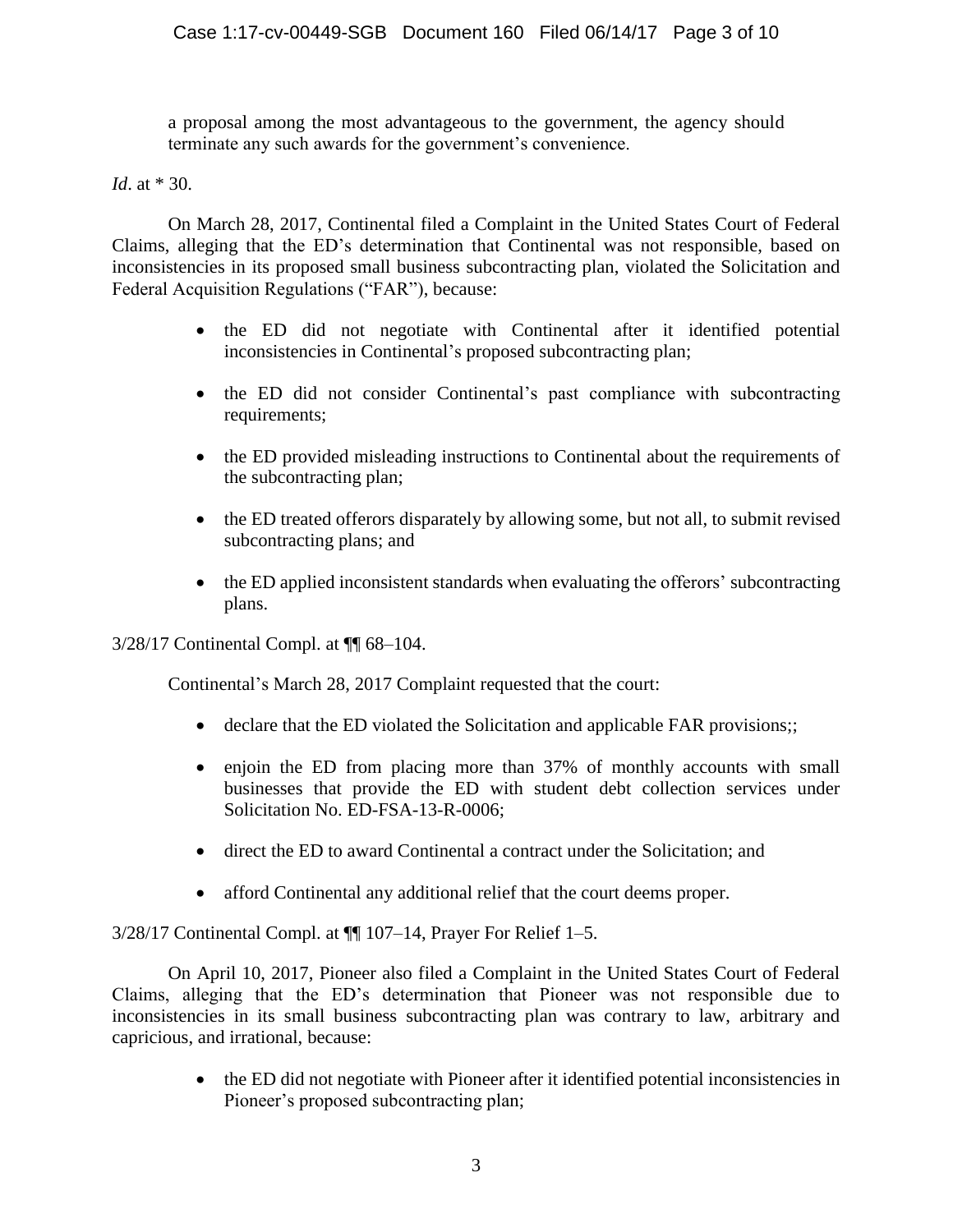- the ED provided misleading instructions, or, alternatively, the Solicitation contained a latent ambiguity, about the requirements of the subcontracting plan;
- the ED evaluated the offerors' subcontracting plans under disparate standards; and
- the ED treated the subcontracting plan as a dispositive factor in its responsibility determination.

4/10/17 Pioneer Compl. at ¶¶ 80–130.

Pioneer's April 10, 2017 Complaint requested that the court:

- declare that the ED violated the Solicitation and applicable FAR provisions;
- direct the ED to award Pioneer a contract under the Solicitation;
- direct the ED to conduct negotiations with Pioneer, allow Pioneer to submit revisions to its subcontracting plan based on those negotiations and re-evaluate Pioneer's bid;
- "continu[e] jurisdiction over this case to ensure compliance with the [c]ourt's mandate;"
- award Plaintiff's costs, including reasonable attorney fees; and
- award any other relief the court deems appropriate.

4/10/17 Pioneer Compl. at Prayer For Relief 1–6.

On March 29, 2017, the court issued a Temporary Restraining Order ("TRO"), determining that the four-factor test provided by the United States Court of Appeals for the Federal Circuit in *U.S. Ass'n of Importers of Textiles & Apparel* v. *United States,* 413 F.3d 1344, 1347-48 (Fed. Cir. 2005), weighed in favor of granting Continental injunctive relief because: " Continental would be immediately and irreparably injured, if [the] ED moved forward with performance on the contract[s] at issue in this case;" "the public interest is served by open and fair competition in public procurement and preserving the integrity of the competitive process;" and "the balance of hardships weighs in favor of Continental [, since] . . . any harm to the Government caused by delay in performance is generally less significant than the harm caused to the bid protestor." ECF No. 9 at 2–3 (citing *FMC Corp.* v. *United States*, 3 F.3d 424, 427 (Fed. Cir. 1993) ("No one factor, taken individually, is necessarily dispositive . . . . [T]he weakness of the showing regarding one factor may be overborne by the strength of others.")). The March 29, 2017 TRO enjoined the ED from:

(1) authorizing the purported awardees to perform on the contract award under Solicitation No. ED-FSA-16-R-0009 for a period of fourteen days, *i.e.* until April 12, 2017; and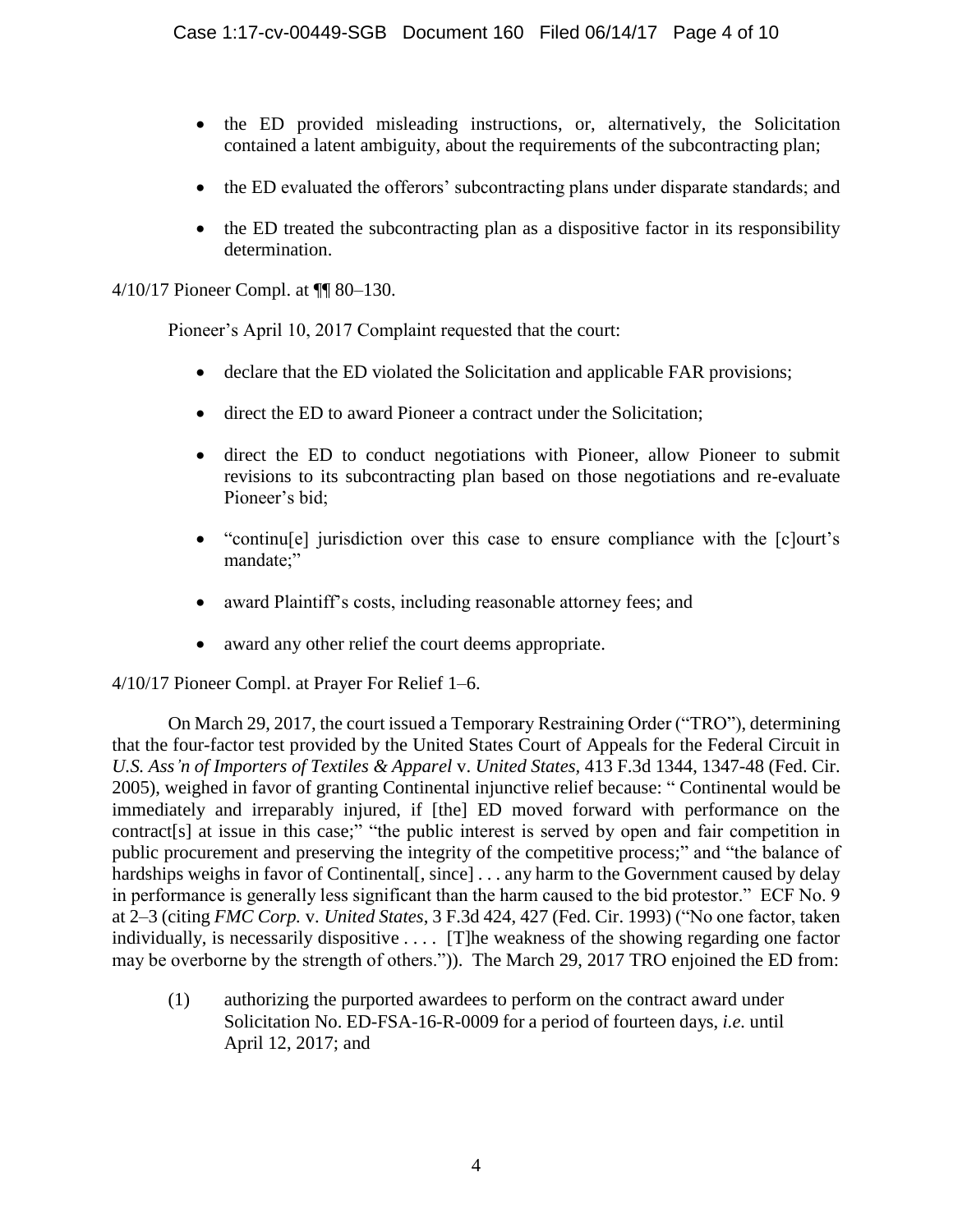(2) transferring work to be performed under the contract at issue in this case to other contracting vehicles to circumvent or moot this bid protest for a period of fourteen days, *i.e.* until April 12, 2017.<sup>2</sup>

ECF No. 9 at 3.

On May 2, 2017, the court convened a Preliminary Injunction Hearing. On the same day, the court issued a Preliminary Injunction enjoining the ED, until May 22, 2017, from:

- (1) authorizing the purported awardees to perform on the contract awards under Solicitation No. ED-FSA-16-R-0009; and
- (2) transferring work to be performed under the contract at issue in this case to other contracting vehicles to circumvent or moot this bid protest.<sup>3</sup>

#### ECF No. 87.

 $\overline{a}$ 

On May 19, 2017, the Government filed a Notice Of Corrective Action advising the court that, consistent with the GAO's March 27, 2017 decision, the ED plans to allow all offerors to submit new past performance proposals and management plans, and correct the mistakes identified by the GAO's March 27, 2017 decision regarding the evaluation of bids under the past performance and management approach factors. 5/19/17 Gov't Notice at 7–8. The ED also will allow all of the offerors' to correct inconsistencies in their small business subcontracting plans and re-submit those plans. 5/19/17 Gov't Notice at 8–9. After conducting the reevaluation, the ED intends to issue a new source selection decision. 5/19/17 Gov't Notice at 9. If "the current awardees are not evaluated as having a proposal among the most advantageous to the Government, the ED will terminate those awards for the convenience of the Government." 5/19/17 Gov't Notice at 9.

The May 19, 2017 Notice also advised the court that the ED would implement its corrective action plan according to the following schedule:

May 26, 2017 Solicitation amendment and request for revised proposals issued[.]

June 16, 2017 Due date for the submission of revised proposals[.]

<sup>2</sup> On April 10, 2017, the court extended the March 29, 2017 TRO for fourteen days, *i.e.*, until April 24, 2017. ECF No. 56. On April 24, 2017, the court extended the TRO for another fourteen-day period, *i.e.*, until May 8, 2017. ECF No. 73.

 $3$  On May 22, 2017, the court extended the Preliminary Injunction until June 1, 2017. ECF No. 132. On May 31, 2017 the court extended the Preliminary Injunction until "the viability of the debt collection contracts at issue is resolved." ECF No. 143 at 2.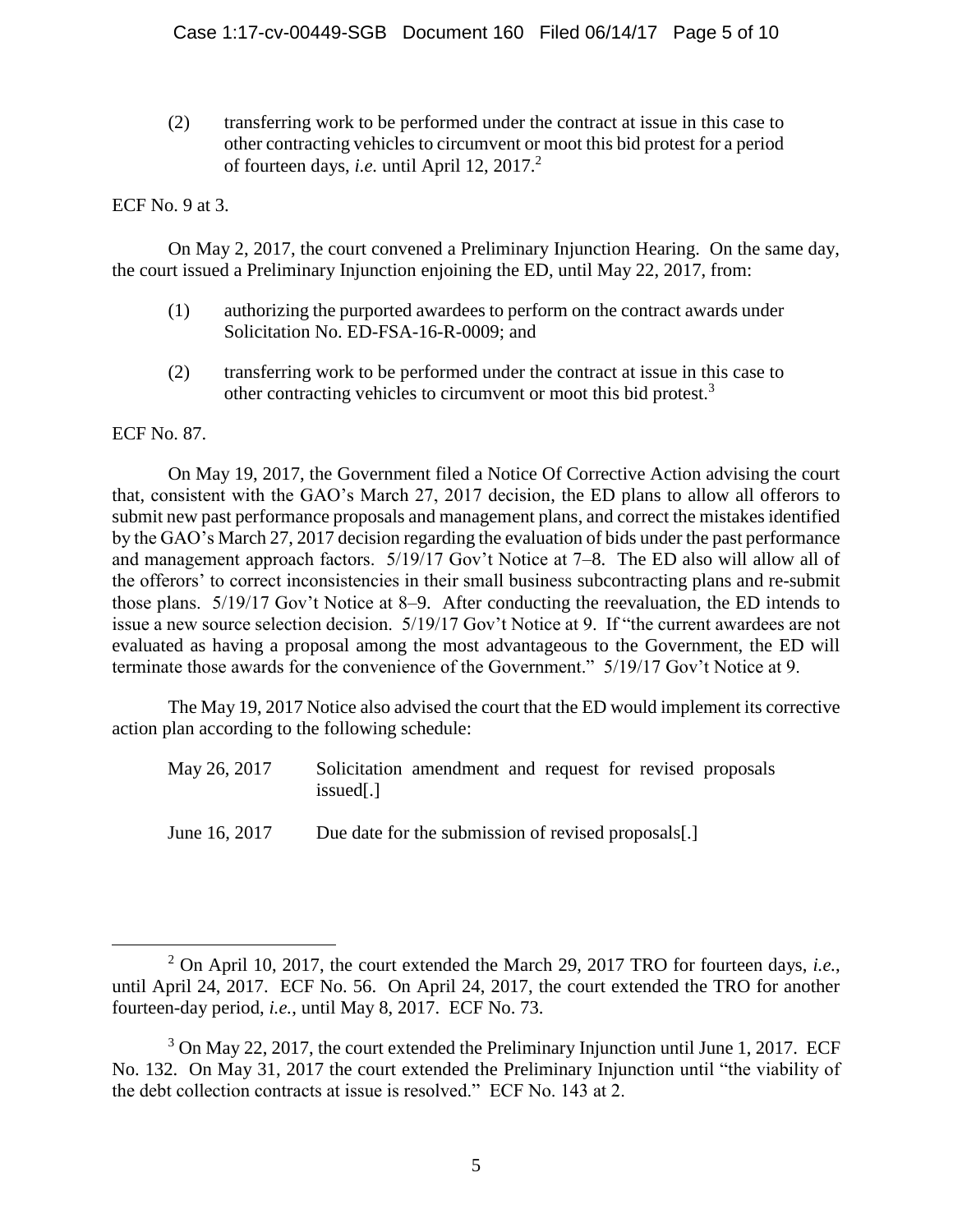June 19, 2017 to August 24, 2017 Evaluation of past performance and management approach; selection of most advantageous proposals, responsibility determinations and other pre-award activities[.]

August 25, 2017 Notice of awards and notices of termination issued[.]

5/19/17 Gov't Notice at 9.

On May 23, 2017, the Government filed a Motion To Dismiss ("5/23/17 Gov't Mot."), pursuant to Rule of the United States Court of Federal Claims ("RCFC") 12(b)(1), arguing that all of the claims in Continental's March 28, 2017 Complaint and Pioneer's April 10, 2017 Complaint are moot in light of the ED's decision to take corrective action. ECF No. 133, 5/23/17 Gov't Mot. at 1–2.

On May 25, 2017, the Government filed an Amendment To Defendant's Notice Of Corrective Action ("5/25/17 Gov't Notice") stating that, in addition to allowing the offerors to submit revised small business subcontracting plans, the ED would allow offerors to submit revised small business participation plans. ECF No 135, 5/25/17 Gov't Notice at 2.

On May 30, 2017, Pioneer filed a Response to the Government's May 23, 2017 Motion To Dismiss ("5/30/17 Pioneer Resp."). ECF No. 139. On May 31, 2017, Continental also filed a Response ("5/31/2017 Continental Resp."). ECF No. 141. On June 2, 2017, the Government filed a Reply ("6/2/17 Gov't Reply"). ECF No. 145.

## **II. DISCUSSION.**

## **A. Standard Of Review For Motion To Dismiss For Lack Of Subject Matter Jurisdiction, Pursuant To RCFC 12 (b)(1).**

A challenge to the United States Court of Federal Claims' "general power to adjudicate in specific areas of substantive law  $\ldots$  is properly raised by a [RCFC] 12(b)(1) motion[.]" *Palmer v. United States*, 168 F.3d 1310, 1313 (Fed. Cir. 1999). When considering whether to dismiss an action for lack of subject matter jurisdiction, the court accepts as true all undisputed facts asserted in the plaintiff's complaint and draws all reasonable inferences in favor of the plaintiff. *See Trusted Integration, Inc. v. United States*, 659 F.3d 1159, 1163 (Fed. Cir. 2011). When the motion to dismiss challenges the factual basis for the court's jurisdiction, however, the court may look beyond the face of the pleading to establish the predicate jurisdictional facts. *See Cedars-Sinai Med. Ctr.*, 11 F.3d at 1584 ("In establishing the predicate jurisdictional facts, a court is not restricted to the face of the pleadings, but may review evidence extrinsic to the pleadings, including affidavits and deposition testimony."). The plaintiff bears the burden of establishing subject matter jurisdiction by a preponderance of the evidence. *See Brandt v. United States*, 710 F.3d 1369, 1373 (Fed. Cir. 2013).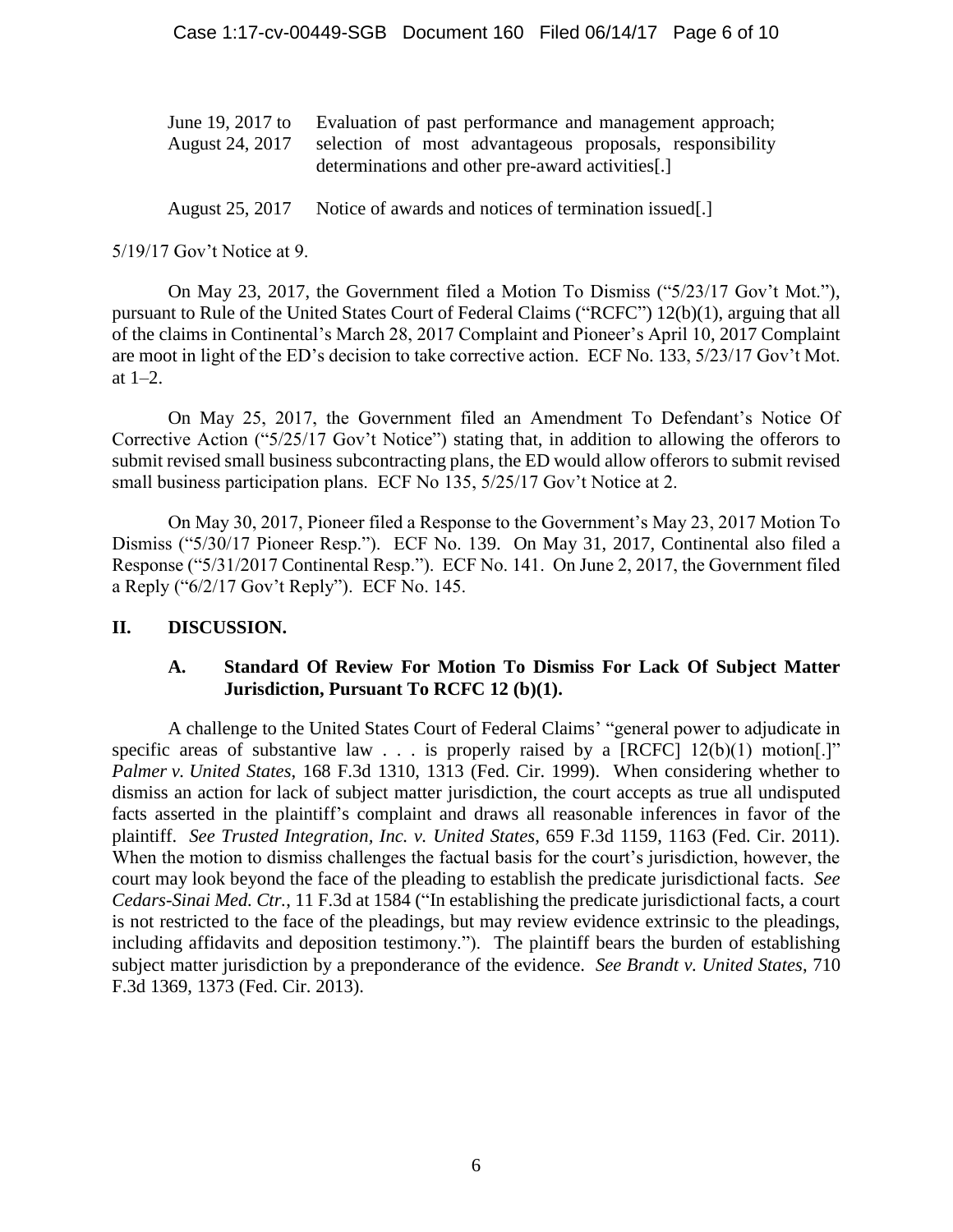#### **B. The Government's May 23, 2017 Motion To Dismiss For Lack Of Subject Matter Jurisdiction, Pursuant To RCFC 12(b)(1).**

## **1. The Government's Argument.**

The Government argues that "a case is moot when the issues presented are no longer 'live' or the parties lack a legally cognizable interest in the outcome." 5/23/17 Gov't Mot. at 4 (quoting *Cnty of L.A. v. Davis*, 440 U.S. 625, 631 (1979)). In addition, "jurisdiction, properly acquired, may abate if the case become moot because . . . interim relief or events have completely and irrevocably eradicated the effects of the alleged violation." 5/23/17 Gov't Mot. at 4–5 (quoting *Davis*, 440 U.S. at 631). In this case, Continental's March 28, 2017 Complaint and Pioneer's April 10, 2017 Complaint challenge the ED's determination that Continental and Pioneer were not responsible, based on inconsistencies in their small business subcontracting plans. But, those claims are moot, because the ED's corrective action plan will allow Continental and Pioneer to compete for a debt-collection contract under Solicitation No. ED-FSA-16-R-0009, as if the ED never determined that they were not responsible. 5/23/17 Gov't Mot. at 3, 5.

The Government also argues that the ED does not need to complete the corrective action for the claims alleged in the March 28, 2017 Complaint and April 10, 2017 Complaint to become moot; instead, the ED's decision to take corrective action is sufficient to render the case moot. 5/23/17 Gov't Mot. at 5–6 (citing *Guardian Moving and Storage, Inc. v. United States*, 657 F. Appx. 1018, 1025 (Fed. Cir. Aug. 22, 2016)). Moreover, the court may not retain jurisdiction over the moot claims to supervise the ED's corrective action, because the court is "required to assume that the Government [will] carry out the corrective action in good faith." 5/23/17 Gov't Mot. at 6 (quoting *Chapman Law Firm Co. v. Greenleaf Cost. Co.*, 490 F.3d 934 (Fed. Cir. 2007)).

# **2. Continental Service Group, Inc.'s Response.**

Continental responds that "a case is not moot as long as the plaintiff's relief is outstanding." 5/31/17 Continental Resp. at 5. The March 28, 2017 Complaint requested that the court enjoin the ED from "diluting the contracts under protest by transferring work destined for those contract to other contracting vehicles during the pendency of [the] ED's corrective action." 5/31/17 Continental Resp. at 1. If the court dismisses the March 28, 2017 Complaint, the May 31, 2017 Preliminary Injunction will be lifted and the ED will be able to divert work to other contracting vehicles. Therefore, Continental's request for injunctive relief, pending completion of the corrective action, remains outstanding. 5/31/17 Continental Resp. at 6.

# **3. Pioneer Credit Recovery, Inc.'s Response.**

Pioneer's view is that the claims alleged in the April 10, 2017 Complaint are not moot, because the ED's corrective action does not: (1) grant all the relief requested by Pioneer, or (2) eradicate the consequences of the initial non-responsibility determination. 5/30/17 Pioneer Resp. at 7. Specifically, the April 10, 2017 Complaint requested that the court stay performance on the seven contract awards made under the ED's first evaluation. 5/30/17 Pioneer Resp. at 7. Therefore, "[t]he Pioneer action is not moot unless [the] ED agrees to stay the seven protested awards pending completion of corrective action[.]" 5/30/17 Pioneer Resp. at 2.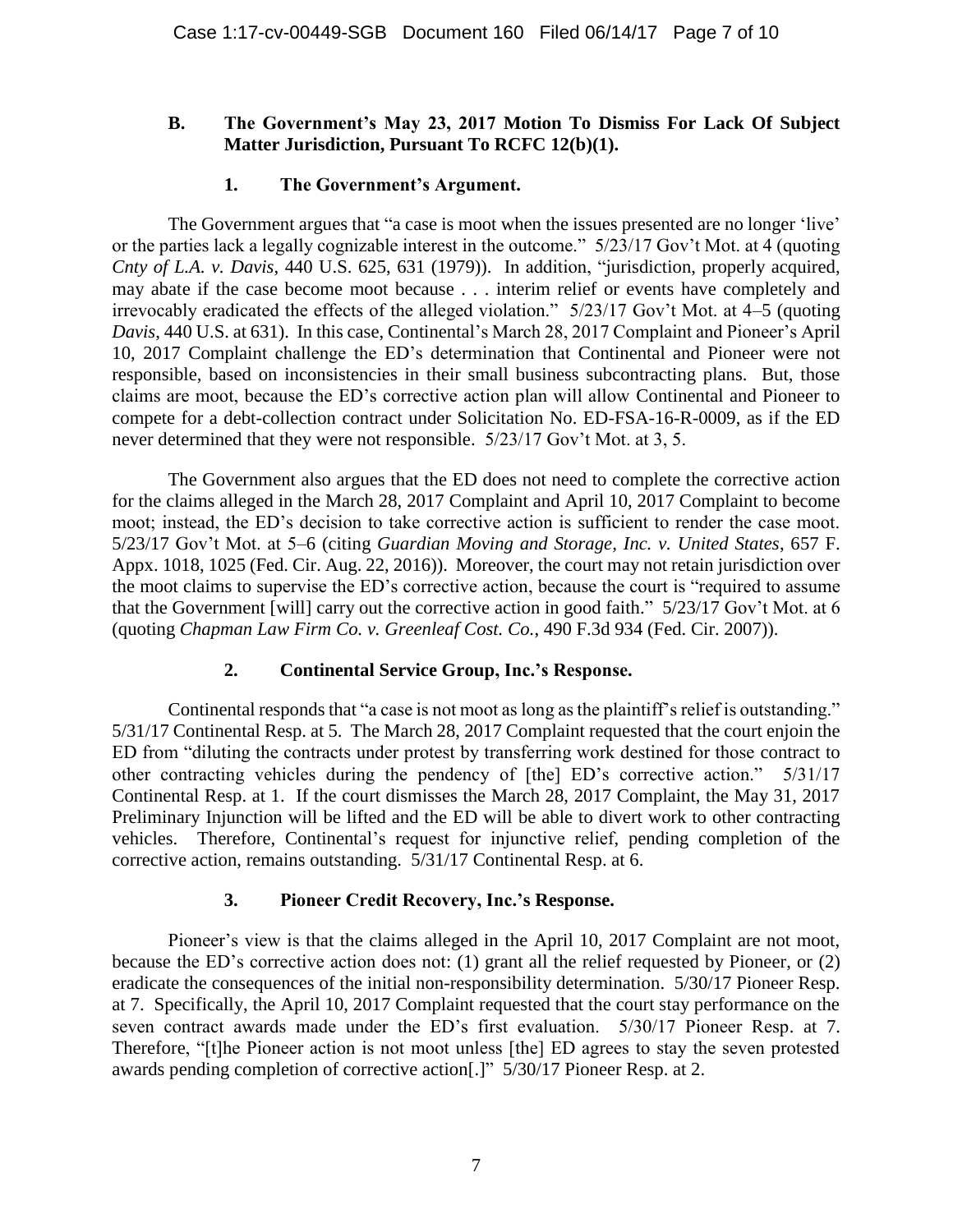In addition, the Government mischaracterizes *Guardian Moving*, because, in that case, the United States Court of Appeals for the Federal Circuit did not consider whether an agency's decision to implement corrective action was sufficient to render a bid protest moot, since the trial court dismissed the bid protest *after* corrective action was complete. 5/30/17 Pioneer Resp. at 9. Therefore, the Government's argument that *Guardian Moving* stands for the proposition that an agency's decision to take corrective action is sufficient to render a bid protest moot is not correct. 5/30/17 Pioneer Resp. at 9.

## **4. The Government's Reply.**

The Government replies that a case becomes moot when, "during the course of litigation, it develops that the relief sought has been granted *or that the questions originally in controversy between the parties are no longer at issue*." 6/2/17 Gov't Reply at 4 (emphasis in the original) (quoting *Chapman Law Firm*, 490 F.3d at 939). Continental's March 28, 2017 Complaint and Pioneer's April 10, 2017 Complaint "challenged the non-responsibility determinations that they received during the initial procurement process." 6/2/17 Gov't Reply at 4. But, those nonresponsibility determinations are no longer in controversy, because, under the ED's proposed corrective action, Continental and Pioneer will be entitled to submit new proposals and have those proposals evaluated. 6/2/17 Gov't Reply at 4.

In addition, completion of corrective action is not "a necessary predicate for mootness." 6/2/17 Gov't Reply at 5. In fact, the United States Court of Appeals for the Federal Circuit has observed that "there [is] nothing interlocutory, uncertain, or tentative" about an agency's decision to take corrective action since it is sufficiently final to allow an unsatisfied contractor to protest that action. 6/2/17 Gov't Reply at 5 (quoting *System App. & Techs., Inc. v. United States*, 691 F.3d 1374, 1384–85 (Fed. Cir. 2012). Continental and Pioneer fail to provide any precedential authority to the contrary. 6/2/17 Gov't Reply at 5.

To the extent that Continental argues that the ED might diminish the amount of work available under the disputed contracts, that issue is not ripe for judicial review. 6/2/17 Gov't Reply at 6. As such, "Continental's imagined future cause of action against the Government is insufficient upon which to base this [c]ourt's continued jurisdiction." 6/2/17 Gov't Reply at 6.

Regarding Pioneer's argument that the claims alleged in the April 10, 2017 Complaint are not moot, "unless [the] ED agrees to stay the seven protested awards," the Government points out that, "[the] ED has already stated that it intends to voluntarily stay performance on the seven contracts awarded under the subject solicitation pending the conclusion of the corrective action." 6/2/17 Gov't Reply at 2.

## **5. The Court's Resolution.**

"A case is moot when the issues presented "are no longer 'live' or the parties lack a legally cognizable interest in the outcome." *Powell v. McCormack*, 395 U.S. 486, 496 (1969). Generally, "voluntary cessation of allegedly illegal conduct does not deprive the tribunal of power to hear and determine the case." *United States v. W. T. Grant Co.*, 345 U.S. 629, 632 (1953). The United States Supreme Court, however, has held that a case may become moot due to voluntary cessation of the challenged conduct when: "(1) it can be said with assurance that 'there is no reasonable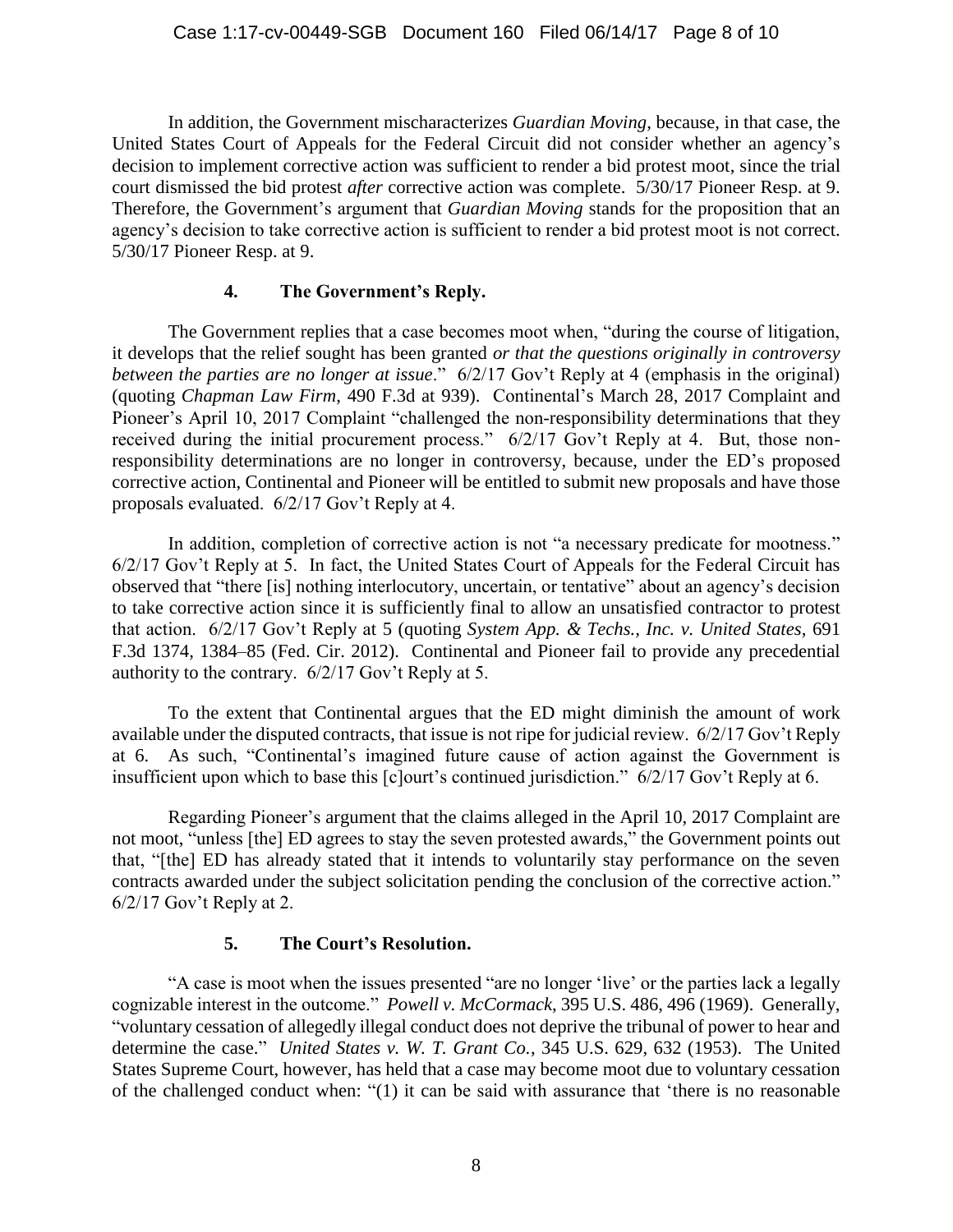expectation . . .' that the alleged violation will recur[;] and (2) interim relief or events have completely and irrevocably eradicated the effects of the alleged violation." *Davis*, 440 U.S. at 631 (internal citations omitted).

The Government, however, urges the court to apply a different standard to determine whether Continental and Pioneer's cases are moot citing *Chapman Law Firm*, where the United States Court of Appeals for the Federal Circuit held that a case is moot if, "the relief sought has been granted *or* [] *the questions originally in controversy between the parties are no longer at issue*." 6/2/17 Gov't Reply at 4 (emphasis in the original) (quoting *Chapman Law Firm*, 490 F.3d at 939). But, in *Chapman Law Firm*, our appeals court also noted that "the [United States] Supreme Court has recognized an exception to this rule when the defendant voluntarily ceases the challenged practice." *Chapman Law Firm*, 490 F.3d at 939. In such cases, mootness is determined according to the test in *Davis*. *Id*. (citing *Davis*, 440 U.S. at 631).

The March 28, 2017 Complaint and April 10, 2017 Complaint challenge the ED's determination that the proposals of the respective plaintiffs were not "responsible" due to inconsistencies in their small business subcontracting plans.  $3/28/17$  Continental Compl. at  $\P$  68– 104; 4/10/17 Pioneer Compl. at ¶¶ 80–130. Under the ED's corrective action, Continental and Pioneer will have an opportunity to correct inconsistencies in their subcontracting plans and submit new proposals for evaluation. 5/19/17 Gov't Notice at 8–9. Because the court must "assume that the Government [will] carry out the corrective action in good faith," *see Chapman Law Firm*, 490 F.3d at 941, there is no reasonable expectation that the ED will repeat the same errors in evaluating Continental and Pioneer's revised proposals. Therefore, the first element of the *Davis* test is satisfied.

The Government's May 19, 2017 Notice Of Corrective Action, however, did not "completely and irrevocably eradicate[] the effects of the [] violation[s]" alleged in the March 28, 2017 Complaint. *See Davis*, 440 U.S. at 631. At present, Continental has no contract under which it can receive new debt collection accounts. 5/2/17 TR at 66 (Ms. Moore). Consequently, Continental is not able to compete for new accounts, until the corrective action is complete and the ED awards new contracts under the Solicitation. In the meantime, the ED may assign accounts to other debt collection companies. 3/28/17 Lang Decl. at ¶¶ 6, 10–12. Continental estimates that the transfer of new accounts that Continental otherwise would have received will result in a loss of \$7 million in revenue per month. 3/28/17 Lang Decl. at ¶ 26. This economic injury was caused by the ED's determination that Continental was not responsible and the effects thereof will not end until the corrective action is in fact complete. Therefore, the court has determined that the ED's proposed corrective action does not satisfy the second element of the *Davis* test.

Today, Continental's economic injury is continuing and is an appropriate basis for the court to determine that the March 28, 2017 Complaint is not moot. The issue before the court is whether the ED's corrective action "completely *and irrevocably* eradicated the effects of the [relevant] violation." *Davis*, 440 U.S. at 631 (emphasis added). "Irrevocably" means "in a way that cannot be changed," and thus includes consideration of future events. *See* OXFORD ONLINE DICTIONARY, https://en.oxforddictionaries.com/definition/irrevocably, (last visited June 13, 2017). Accordingly, the second element of the *Davis* test, not only allows, but requires the court to consider the possibility of future harms to Continental.